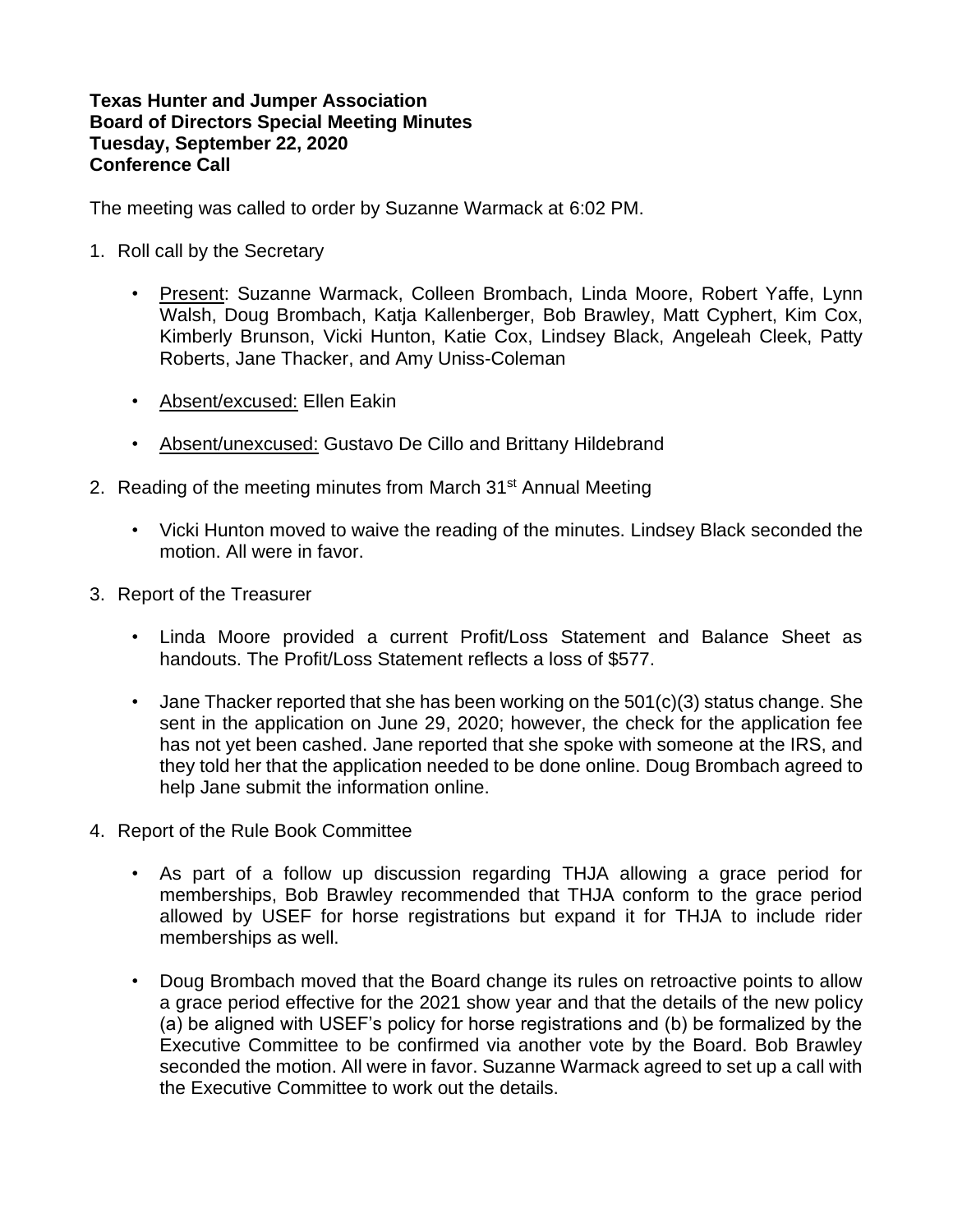- 5. Report of the Nominating Committee
	- Katja Kallenberger agreed to prepare a letter to send to inactive Directors to remove them from the Board, and Suzanne Warmack agreed to review the inactive Directors and send out the letter.
- 6. Report of the Prize List Review Committee
	- The Prize List Review Committee did not have any items for discussion.
- 7. Report of the Exhibitor Show Standards Committee
	- The Exhibitor Show Standards Committee did not have any items for discussion.
- 8. Report of the Sponsorship and Education Committee
	- Patty Roberts reported that the deadline to apply for scholarships is approaching on September 27, 2020. Vicki Hunton suggested that, in order to encourage more people to apply, THJA announce on social media that the deadline is approaching. Suzanne Warmack agreed to work with Melissa Osbourne to post the announcement on THJA's various social media outlets.
- 9. Report on the Web Site and Information Systems
	- The Website Committee did not have any items for discussion.
- 10. Report on USEF and USHJA News
	- The USEF and USHJA Committee did not have any items for discussion.
- 11. Report of the Membership Committee
	- Vicki Hunton requested feedback from the Directors on whether they would prefer a hat or a pin to denote they are THJA Directors at horse shows. 12 people indicated that they would prefer a hat, and 6 people indicated they would prefer a pin. Vicki agreed to have both pins and hats made. Suzanne Warmack agreed to send Vicki the THJA logo.
	- There was no follow up discussion regarding the survey to the members as Ellen Eakin and Brooke Brombach, who worked on the survey and reviewed the responses, were not in attendance.
	- Amy Uniss discussed an idea wherein GSEC would provide membership forms to trainers and exhibitors in the show office to encourage riders to join and make it easier for them to do so. Vicki Hunton agreed to assist. All were in favor.